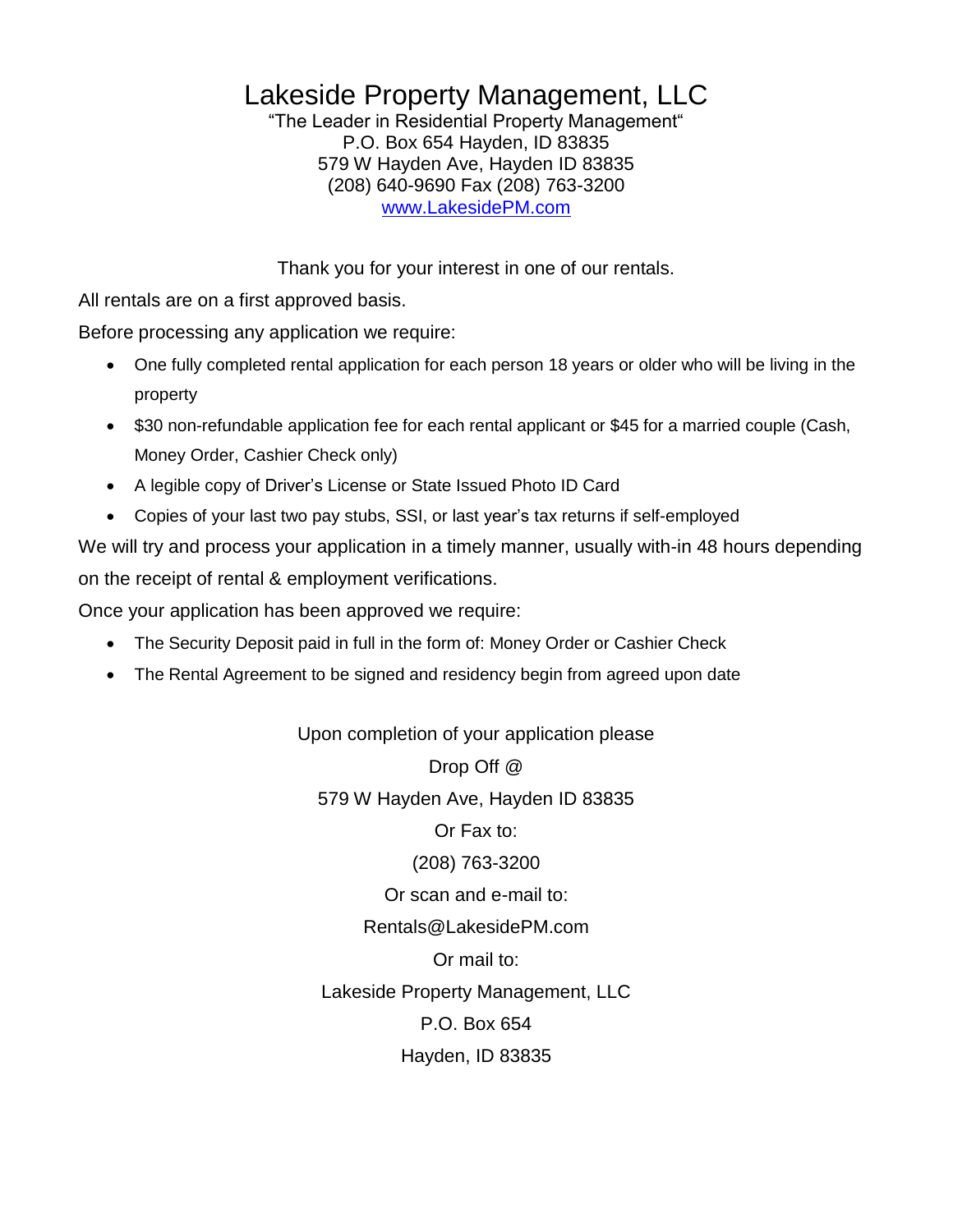Lakeside Property Management, LLC supports all fair housing laws, and regulations. We do not discriminate based on of sex, marital status, race, creed, religion, age, familial status, physical or mental handicap, color or national origin.

## **Lakeside Property Management, LLC Rental Requirements**

- 1. You must have sufficient income. Sufficient income is defined as three times the monthly rent before taxes.
- 2. You must have good credit. We will be obtaining a consumer/credit report on each applicant.
- 3. You must have good rental history and/or good mortgage payment history.
- 4. You must have no outstanding debits to property owners and/or managements companies. As well as not debits to utility companies.
- 5. Your application must be complete and legible. Incomplete applications will not be processed.
- 6. All information must be verifiable.

### **Lakeside Property Management, LLC Pet Policy**

This is a brief summary of Lakeside Property Managements pet policy. A full pet addendum will be required to be signed with the lease. Tenants are responsible for ensuring that their guests are aware of and follow this policy.

Not all properties allow pets. Pets are approved on a case by case basis. Properties that allow pets are allowed a maximum of two. No pet/animal of any kind shall be allowed on the premises without prior written consent from Lakeside Property Management.

A \$200 per pet fee is required at time of move-in.

The following dogs are prohibited on all rentals: Pit Bull, Rottweiler, Chow Chow, Doberman, American Terrier, and/or any mix thereof.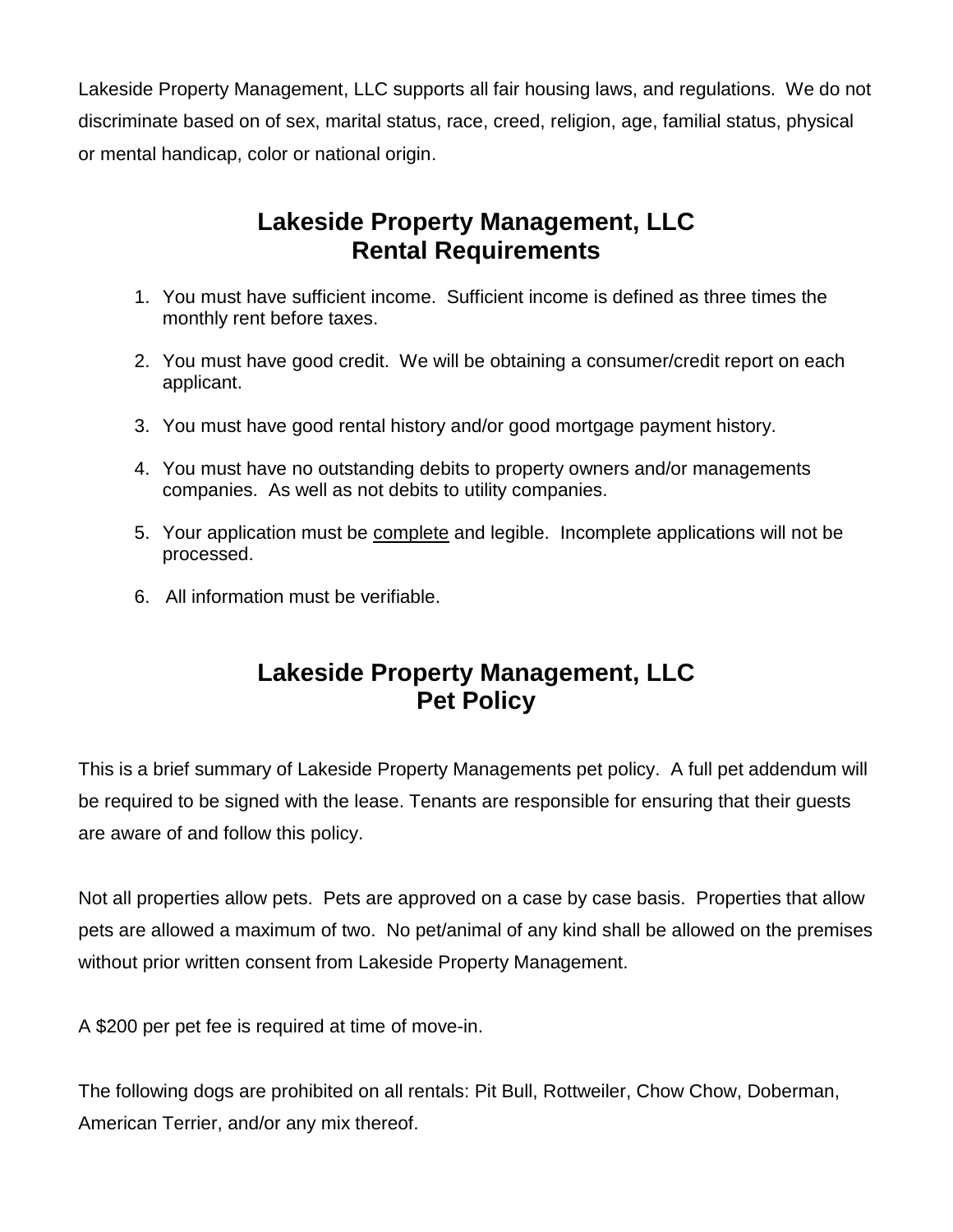|                                                                                                            | Desired Date: ________________                                                   |  |  |
|------------------------------------------------------------------------------------------------------------|----------------------------------------------------------------------------------|--|--|
| <b>Personal Information:</b>                                                                               |                                                                                  |  |  |
|                                                                                                            |                                                                                  |  |  |
|                                                                                                            |                                                                                  |  |  |
|                                                                                                            |                                                                                  |  |  |
|                                                                                                            |                                                                                  |  |  |
|                                                                                                            |                                                                                  |  |  |
|                                                                                                            |                                                                                  |  |  |
| <b>Residence History:</b>                                                                                  |                                                                                  |  |  |
| Current Address _______________________________City ________________State ______ Zip ______________        |                                                                                  |  |  |
|                                                                                                            |                                                                                  |  |  |
|                                                                                                            |                                                                                  |  |  |
|                                                                                                            |                                                                                  |  |  |
| Is your lease expired? __________________ If not, when is your lease expiration? _________________________ |                                                                                  |  |  |
| Have you had any late payments at this address? ________________ If yes, how many? _________________       |                                                                                  |  |  |
|                                                                                                            |                                                                                  |  |  |
| Previous Address ______________________________City ________________State ______ Zip ______________        |                                                                                  |  |  |
|                                                                                                            |                                                                                  |  |  |
| Landlord/Mortgage                                                                                          | Telephone #_<br><u> 1980 - Jan James James Barnett, fransk politik (d. 1980)</u> |  |  |
|                                                                                                            |                                                                                  |  |  |
| Is your lease expired? ____________________ If not, when is your lease expiration? _______________________ |                                                                                  |  |  |
| Have you had any late payments at this address? ________________ If yes, how many? _________________       |                                                                                  |  |  |
|                                                                                                            |                                                                                  |  |  |
| <b>Employment History:</b>                                                                                 |                                                                                  |  |  |
|                                                                                                            |                                                                                  |  |  |
|                                                                                                            |                                                                                  |  |  |
|                                                                                                            |                                                                                  |  |  |
|                                                                                                            |                                                                                  |  |  |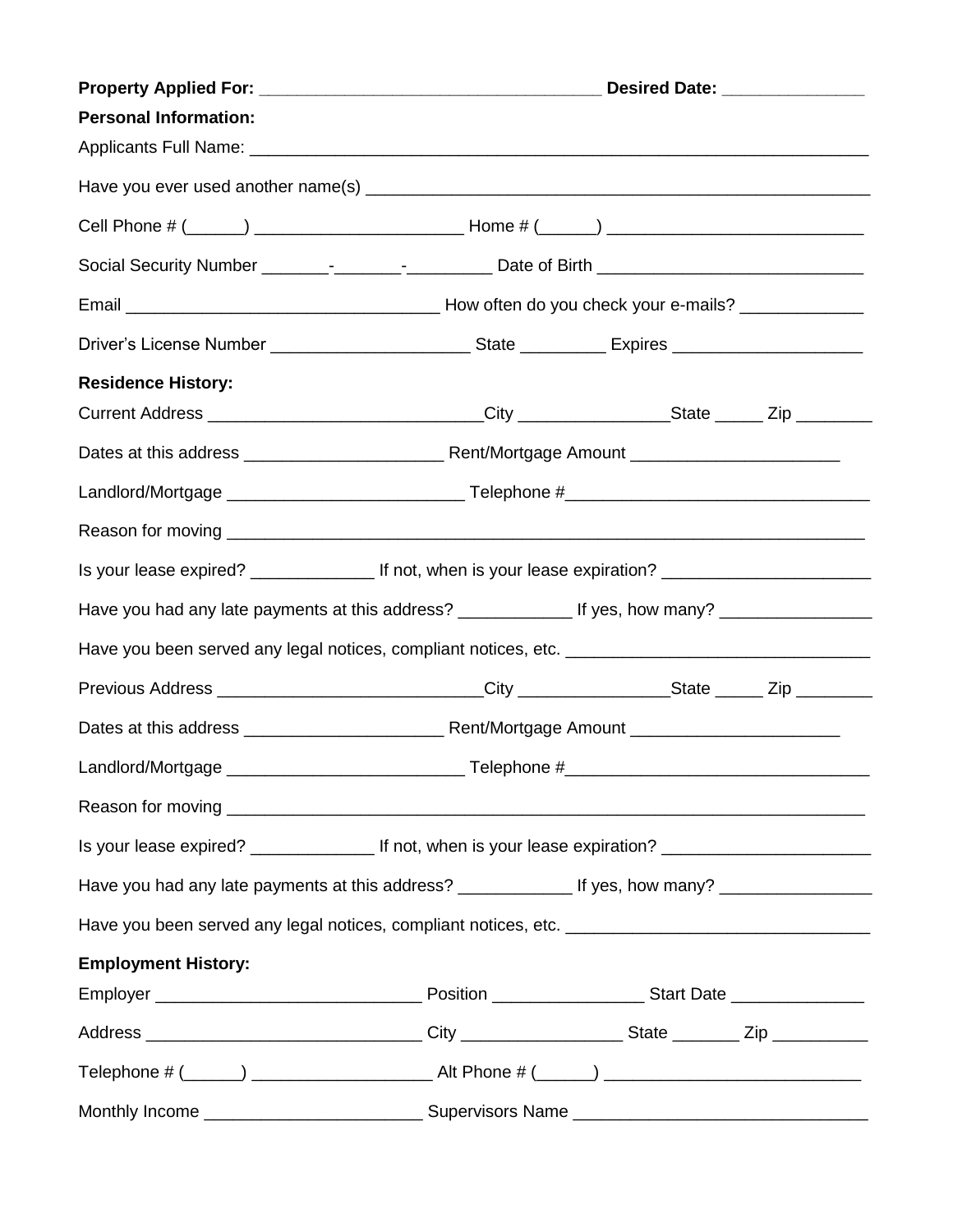| If you should have any other sources of income you would like to consider please list below:                   |                                                                                   |  |                                                                                                                |  |
|----------------------------------------------------------------------------------------------------------------|-----------------------------------------------------------------------------------|--|----------------------------------------------------------------------------------------------------------------|--|
| This includes, but not limited to child support, alimony, social security, school/financial aid.               |                                                                                   |  |                                                                                                                |  |
| Documentation must be provided for any items listed below:                                                     |                                                                                   |  |                                                                                                                |  |
|                                                                                                                | ,我们也不能在这里的人,我们也不能在这里的人,我们也不能在这里的人,我们也不能在这里的人,我们也不能在这里的人,我们也不能在这里的人,我们也不能在这里的人,我们也 |  |                                                                                                                |  |
|                                                                                                                |                                                                                   |  |                                                                                                                |  |
|                                                                                                                |                                                                                   |  |                                                                                                                |  |
| <b>Children:</b>                                                                                               |                                                                                   |  |                                                                                                                |  |
| Please list all children who will be living on the property (full or part time):                               |                                                                                   |  |                                                                                                                |  |
|                                                                                                                |                                                                                   |  |                                                                                                                |  |
|                                                                                                                |                                                                                   |  |                                                                                                                |  |
|                                                                                                                |                                                                                   |  |                                                                                                                |  |
| Pets:                                                                                                          |                                                                                   |  |                                                                                                                |  |
| Please review our pet policy as some of our rentals do not allow pets: If a pet should be accepted at your     |                                                                                   |  |                                                                                                                |  |
| rental the following information needs to be filled out:                                                       |                                                                                   |  |                                                                                                                |  |
|                                                                                                                |                                                                                   |  |                                                                                                                |  |
|                                                                                                                |                                                                                   |  |                                                                                                                |  |
| <b>Vehicles:</b>                                                                                               |                                                                                   |  |                                                                                                                |  |
|                                                                                                                |                                                                                   |  |                                                                                                                |  |
|                                                                                                                |                                                                                   |  |                                                                                                                |  |
|                                                                                                                |                                                                                   |  |                                                                                                                |  |
|                                                                                                                |                                                                                   |  | Lic Plate # _________________________________State ______________________________Color _______________________ |  |
|                                                                                                                |                                                                                   |  |                                                                                                                |  |
| Lic Plate # _________________________________State ______________________________Color _______________________ |                                                                                   |  |                                                                                                                |  |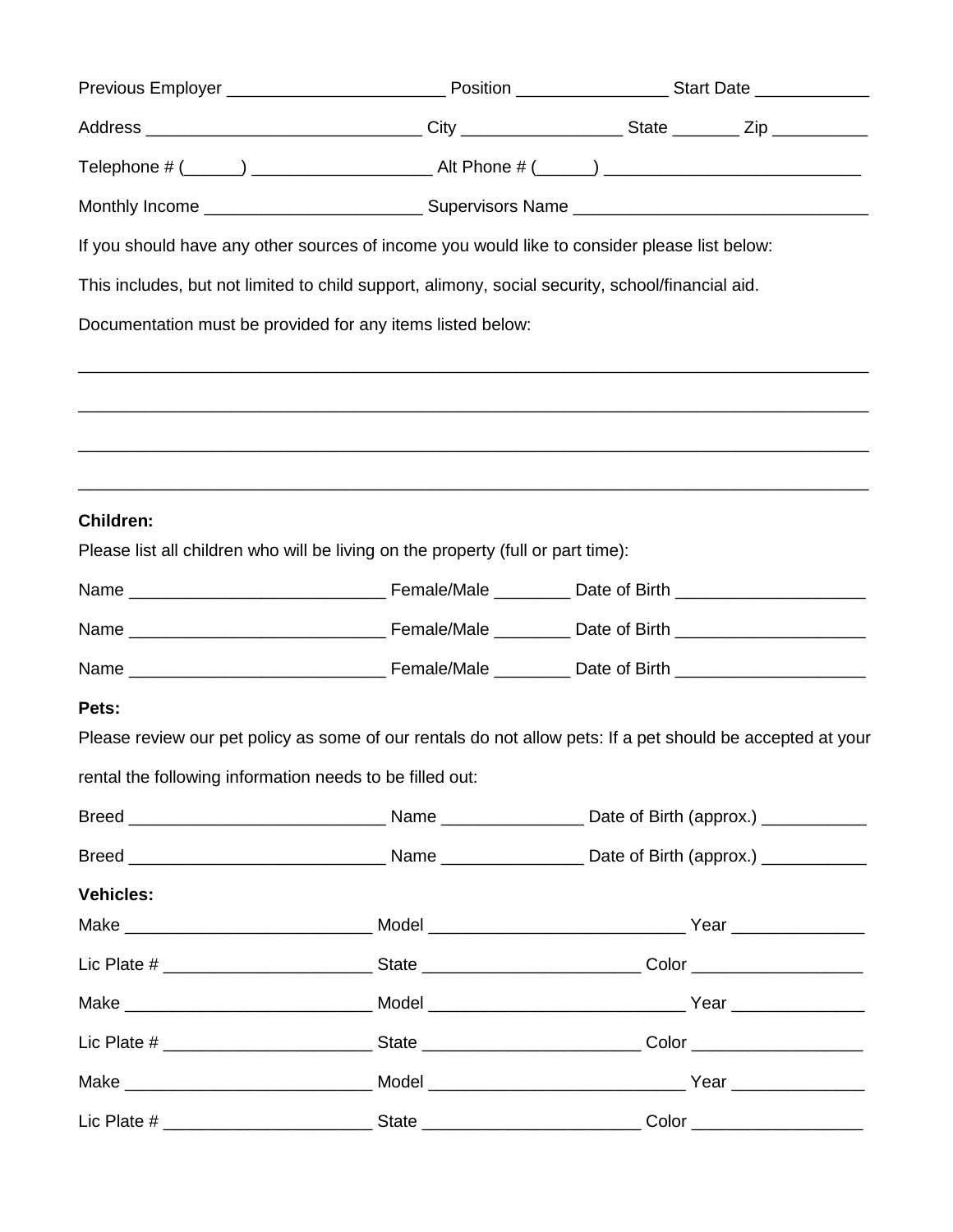#### **Criminal /Legal History:**

If you answer yes to any of the following questions please explain and include dates: Have you ever been convicted of a felony or misdemeanor?

|                             | Have you ever been convicted of illegal manufacture or distribution of a controlled substance? |                                                                                                            |
|-----------------------------|------------------------------------------------------------------------------------------------|------------------------------------------------------------------------------------------------------------|
|                             | Have you ever been sued for an unlawful detainer/eviction?                                     |                                                                                                            |
| <b>Personal References:</b> |                                                                                                |                                                                                                            |
|                             |                                                                                                |                                                                                                            |
|                             |                                                                                                |                                                                                                            |
|                             |                                                                                                |                                                                                                            |
| <b>Credit Information:</b>  |                                                                                                |                                                                                                            |
|                             | Have you ever filed Bankruptcy? _________________________What month and year? ________________ |                                                                                                            |
|                             |                                                                                                | Please list your current monthly expenses: This includes, but not limited to auto payments, student loans, |
|                             | insurance, child support, home loans, and credit cards.                                        |                                                                                                            |
|                             |                                                                                                |                                                                                                            |
|                             |                                                                                                |                                                                                                            |
|                             |                                                                                                |                                                                                                            |
|                             |                                                                                                |                                                                                                            |
| <b>Emergency Contact:</b>   |                                                                                                |                                                                                                            |
|                             | Who should we contact in case of an emergency? (Someone not residing in the same house)        |                                                                                                            |
|                             |                                                                                                |                                                                                                            |
|                             |                                                                                                |                                                                                                            |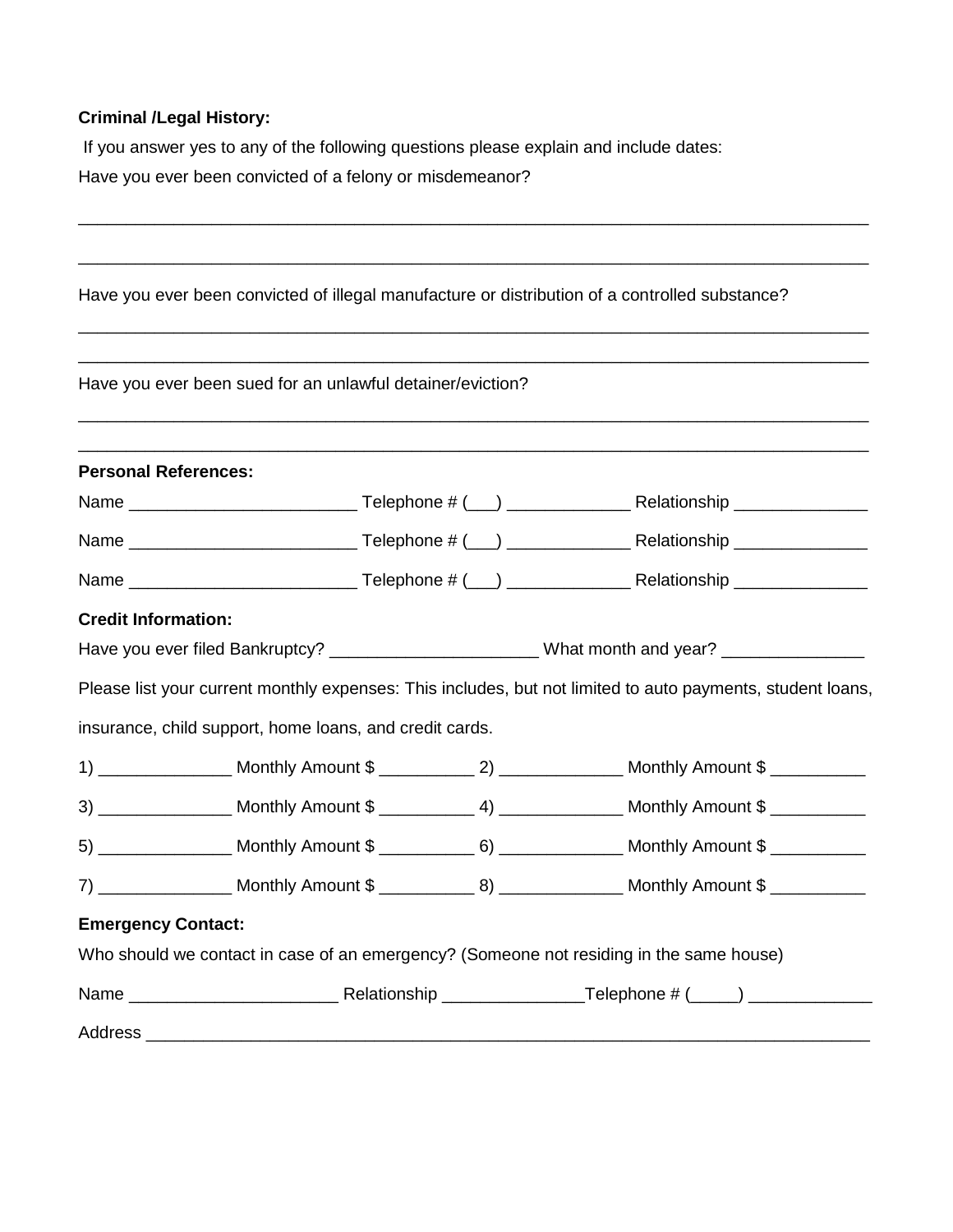| Is there any other information you would like us to consider when reviewing your application?           |  |  |  |  |
|---------------------------------------------------------------------------------------------------------|--|--|--|--|
|                                                                                                         |  |  |  |  |
|                                                                                                         |  |  |  |  |
|                                                                                                         |  |  |  |  |
|                                                                                                         |  |  |  |  |
|                                                                                                         |  |  |  |  |
| or garage? $\frac{1}{2}$ __________________.                                                            |  |  |  |  |
| I understand my application fee is non-refundable regardless of if I am approved or denied.             |  |  |  |  |
| I have read and fully understand Lakeside Property Managements Pet Policy.                              |  |  |  |  |
| I declare under penalty of perjury that the information listed on this application is correct and true. |  |  |  |  |
|                                                                                                         |  |  |  |  |

\_\_\_\_\_\_\_\_\_\_\_\_\_\_\_\_\_\_\_\_\_\_\_\_\_\_\_\_\_\_\_ \_\_\_\_\_\_\_\_\_\_\_\_\_\_\_\_\_\_\_\_\_\_\_\_\_\_\_\_\_\_\_\_ \_\_\_\_\_\_\_\_\_\_\_\_

Applicant Name Applicant Signature Date